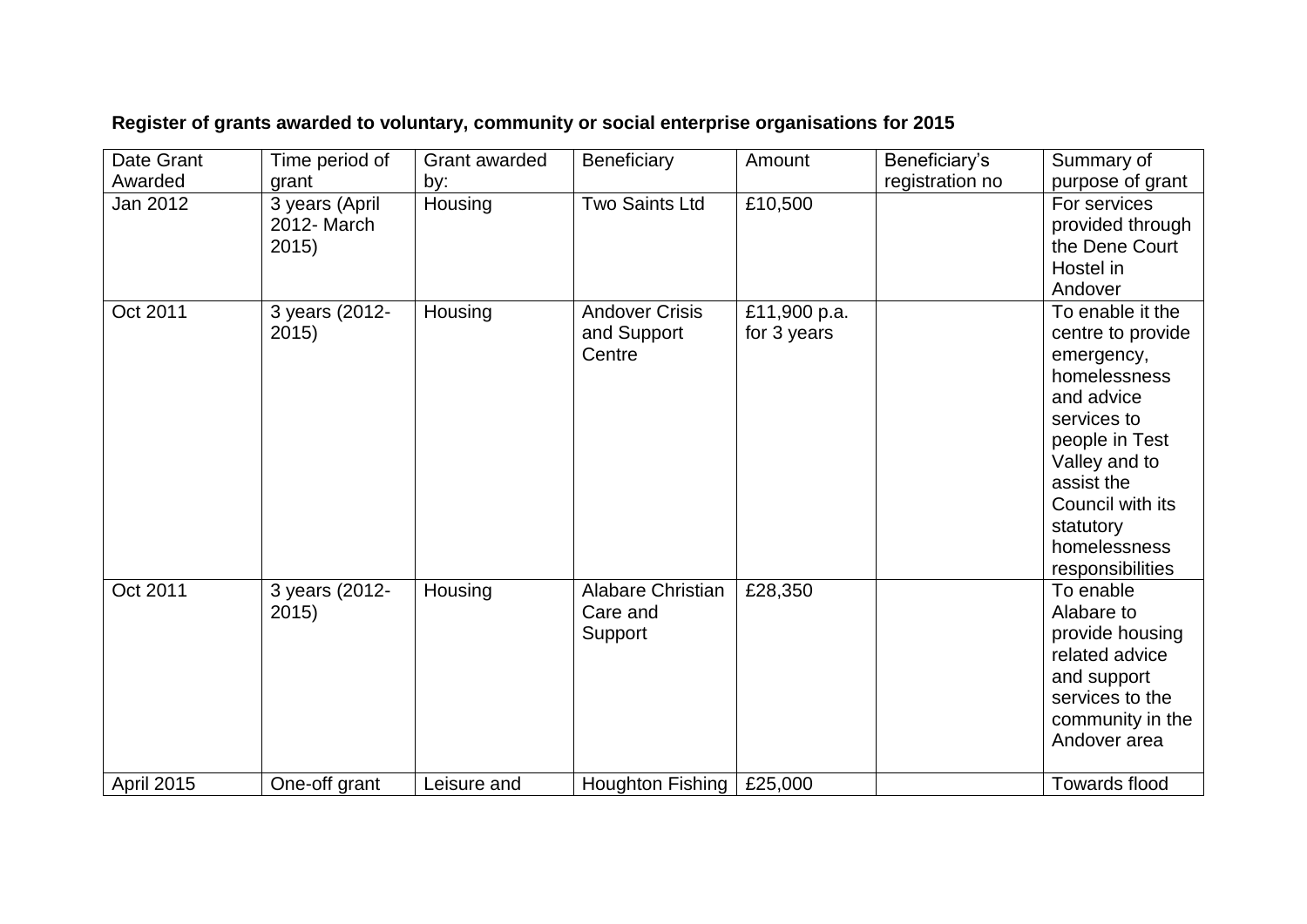|                   |               | Wellbeing                | Club                                                          |          |                                   | alleviation<br>schemes in<br>Stockbridge                                       |
|-------------------|---------------|--------------------------|---------------------------------------------------------------|----------|-----------------------------------|--------------------------------------------------------------------------------|
| April 2015        | One-off grant | Leisure and<br>Wellbeing | <b>Test Valley Arts</b><br>Foundation                         | £4,518   | <b>Charity Number:</b><br>1007799 | Towards the<br>kitting out and<br>funding of an<br><b>ArtsBus</b>              |
| April 2015        | One-off grant | Leisure and<br>Wellbeing | Longparish<br><b>Village Hall</b>                             | £2,000   |                                   | Installation of<br>acoustic panels                                             |
| <b>April 2015</b> | One-off grant | Leisure and<br>Wellbeing | Ampfield Village<br>Hall                                      | £10,000  |                                   | Extension of<br>village hall                                                   |
| April 2015        | 2015/16       | Leisure and<br>Wellbeing | <b>Test Valley</b><br><b>Citizens Advice</b><br><b>Bureau</b> | £256,807 | charity number<br>1156829         | To assist in the<br>running of the<br><b>CAB</b>                               |
| <b>April 2015</b> | 2015/16       | Leisure and<br>Wellbeing | <b>Tourism South</b><br>East                                  | £69,690  |                                   | For the<br>management of<br><b>Romsey Tourist</b><br>Information<br>Centre     |
| <b>April 2015</b> | 2015/16       | Leisure and<br>Wellbeing | King John's<br>House                                          | £46,370  |                                   | To assist in the<br>running costs of<br>King Johns<br>House Heritage<br>Centre |
| <b>April 2015</b> | 2015/16       | Leisure and<br>Wellbeing | <b>Test Valley</b><br>Community<br><b>Services</b>            | £42,394  | <b>Charity Number</b><br>1061655  | To assist in the<br>running of TVCS                                            |
| April 2015        | 2015/16       | Leisure and              | Andover                                                       | £30,000  | <b>Charity Number</b>             | To assist in the                                                               |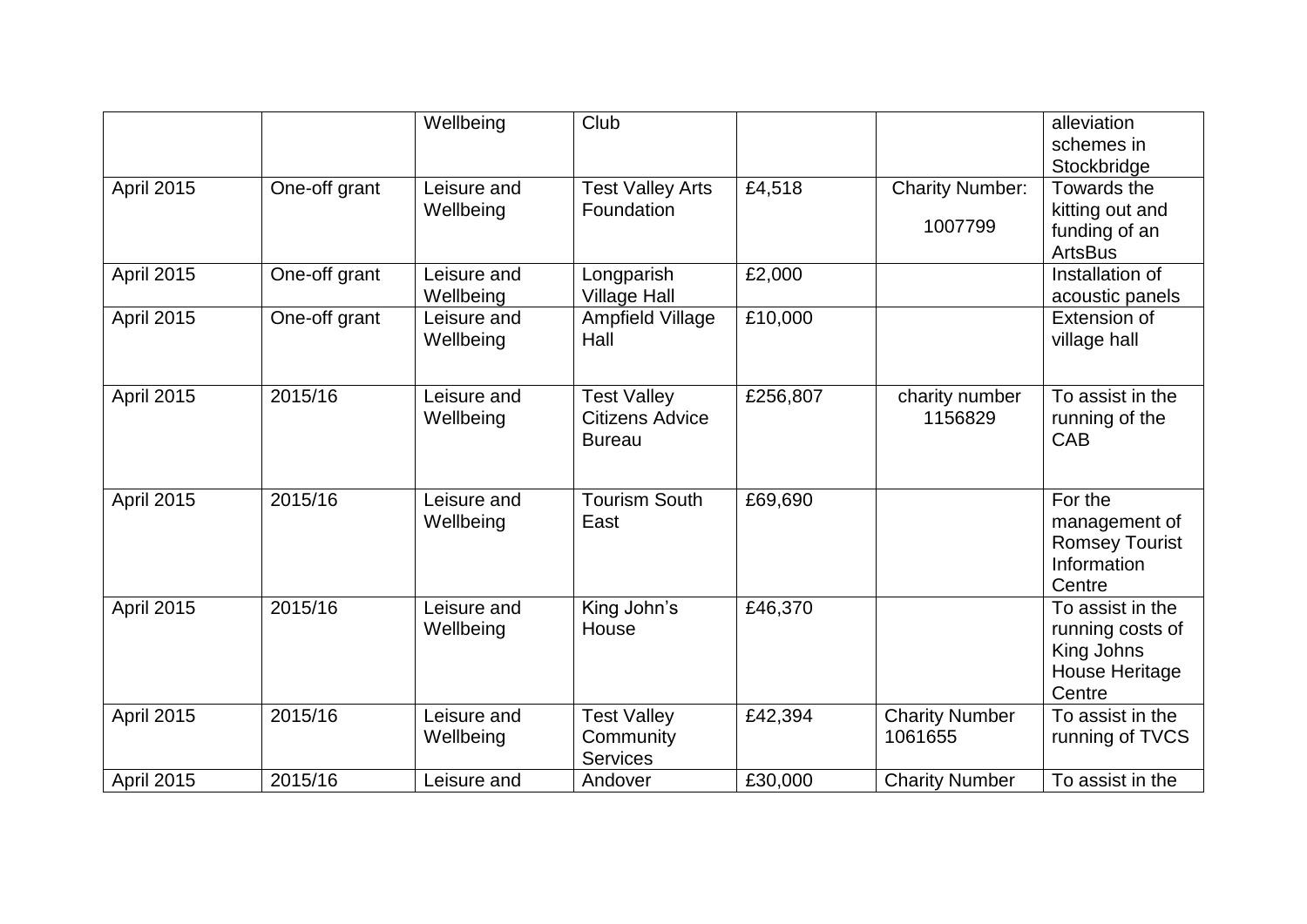|                   |                                                                               | Wellbeing                | Shopmobility                                                                |         | 1061655                           | running of<br>Andover<br>Shopmobility                       |
|-------------------|-------------------------------------------------------------------------------|--------------------------|-----------------------------------------------------------------------------|---------|-----------------------------------|-------------------------------------------------------------|
| April 2015        | 2015/16                                                                       | Leisure and<br>Wellbeing | <b>Test Valley</b><br>Community<br>Transport<br>(including dial-a-<br>ride) | £18,687 | <b>Charity Number</b><br>1061655  | To assist in the<br>running of the<br>Dial a Ride<br>Scheme |
| <b>April 2015</b> | 2015/16                                                                       | Leisure and<br>Wellbeing | Youth in Romsey                                                             | £12,924 | <b>Charity Number</b><br>1071190  | To assist in the<br>running of Youth<br>in Romsey<br>Centre |
| April 2015        | Interim funding<br>$-$ further<br>consideration to<br>be given in Oct<br>2015 | Leisure and<br>Wellbeing | Andover<br>Neighbourcare                                                    | £10,242 | <b>Charity Number</b><br>1037052  | To assist in the<br>running of<br>Neighbourcare             |
| <b>April 2015</b> | 2015/16                                                                       | Leisure and<br>Wellbeing | Hampshire and<br>Isle of Wight<br><b>Wildlife Trust</b>                     | £5,000  | <b>Charity Number</b><br>201081   | To assist with<br>project work in<br><b>Test Valley</b>     |
| April 2015        | 2015/16                                                                       | Leisure and<br>Wellbeing | Age UK Andover                                                              | £4,000  | charity number<br>1140927.        | To assist with<br>running costs                             |
| April 2015        | 2015/16                                                                       | Leisure and<br>Wellbeing | <b>Relate South</b><br><b>West Hampshire</b><br>and Isle of Wight           | £3,000  | <b>Charity Number</b><br>1087082  | To assist with<br>deliver of<br>session in test<br>Valley   |
| April 2015        | 2015/16                                                                       | Leisure and<br>Wellbeing | Age Concern<br>Hampshire                                                    | £3,000  | <b>Charity Number</b><br>290874   | For the Food and<br>Friendship<br>service                   |
| April 2015        | 2015/16                                                                       | Leisure and<br>Wellbeing | Alamein<br>Community<br>Association                                         | £2,630  | <b>Charity Number:</b><br>1123358 | Towards running<br>costs of ACA                             |